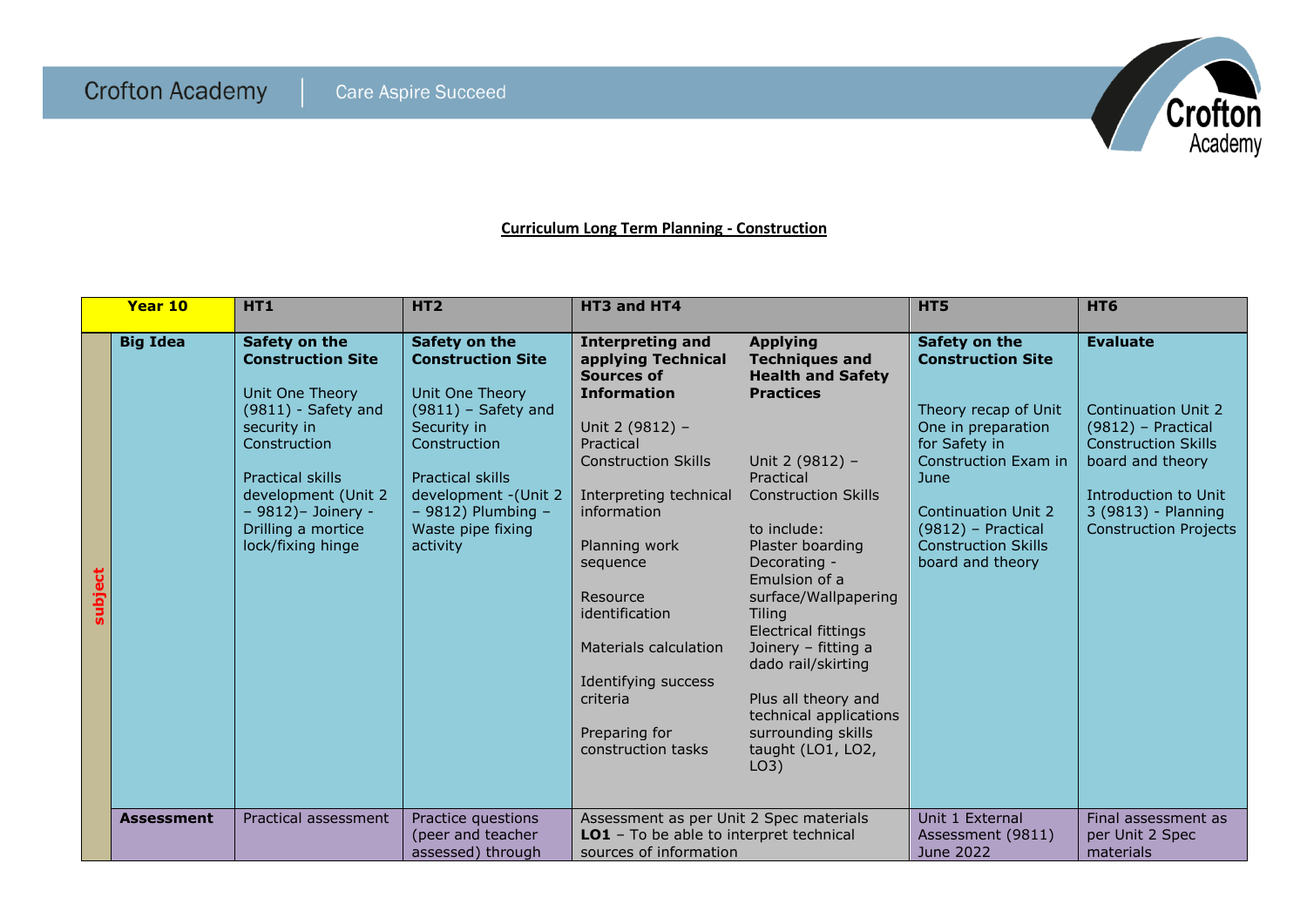

|                                    |                                                                                            | B.I.G and plenary<br>activities<br>Half term<br>assessment on Unit<br>One theory (9811)<br>using exam set<br>questions (past<br>papers)                                                                                                    | LO2 - To know preparation requirements for<br>construction tasks<br>LO3 - To be able to use construction<br>processes in completion of construction tasks<br>Specific WJEC assessment focus on<br>Preparation<br>Application of techniques<br>$\bullet$<br>Application of health and safety<br>$\bullet$ |                                                                                                                                        | $LO1$ - To be able to<br>interpret technical<br>sources of<br>information<br>$LO2 - To know$<br>preparation<br>requirements for<br>construction tasks<br>$LO3 - To be able to$<br>use construction<br>processes in<br>completion of<br>construction tasks<br><b>Specific WJEC</b><br>assessment focus on<br>Preparation<br>$\bullet$<br>Application<br>$\bullet$<br>of techniques<br>Application<br>$\bullet$<br>of health and<br>safety |
|------------------------------------|--------------------------------------------------------------------------------------------|--------------------------------------------------------------------------------------------------------------------------------------------------------------------------------------------------------------------------------------------|----------------------------------------------------------------------------------------------------------------------------------------------------------------------------------------------------------------------------------------------------------------------------------------------------------|----------------------------------------------------------------------------------------------------------------------------------------|------------------------------------------------------------------------------------------------------------------------------------------------------------------------------------------------------------------------------------------------------------------------------------------------------------------------------------------------------------------------------------------------------------------------------------------|
| <b>Assessment</b><br><b>Intent</b> | To assess accuracy,<br>safety considerations<br>and understanding of<br>practical activity | Exam preparation<br>Recall and recap<br>activities to help<br>students retain<br>knowledge effectively<br>Use of PLC and<br>knowledge<br>organisers to provide<br>students with the<br>tools to help them<br>identify gaps in<br>knowledge | To internally assess all required skills the<br>performance bands as set out in the<br>specification<br>To use interim assessments to inform<br>weaknesses and areas for development in<br>cohorts so that work requiring improvement<br>can be improved                                                 | Students will have<br>completed the<br>examined unit for<br>the qualification,<br>therefore completing<br>25% of their final<br>grade. | <b>Finalisation of all Unit</b><br>2 material<br>Work assessed and<br>moderated and then<br>returned to students<br>where necessary in<br>order to improve<br>outcomes further.                                                                                                                                                                                                                                                          |